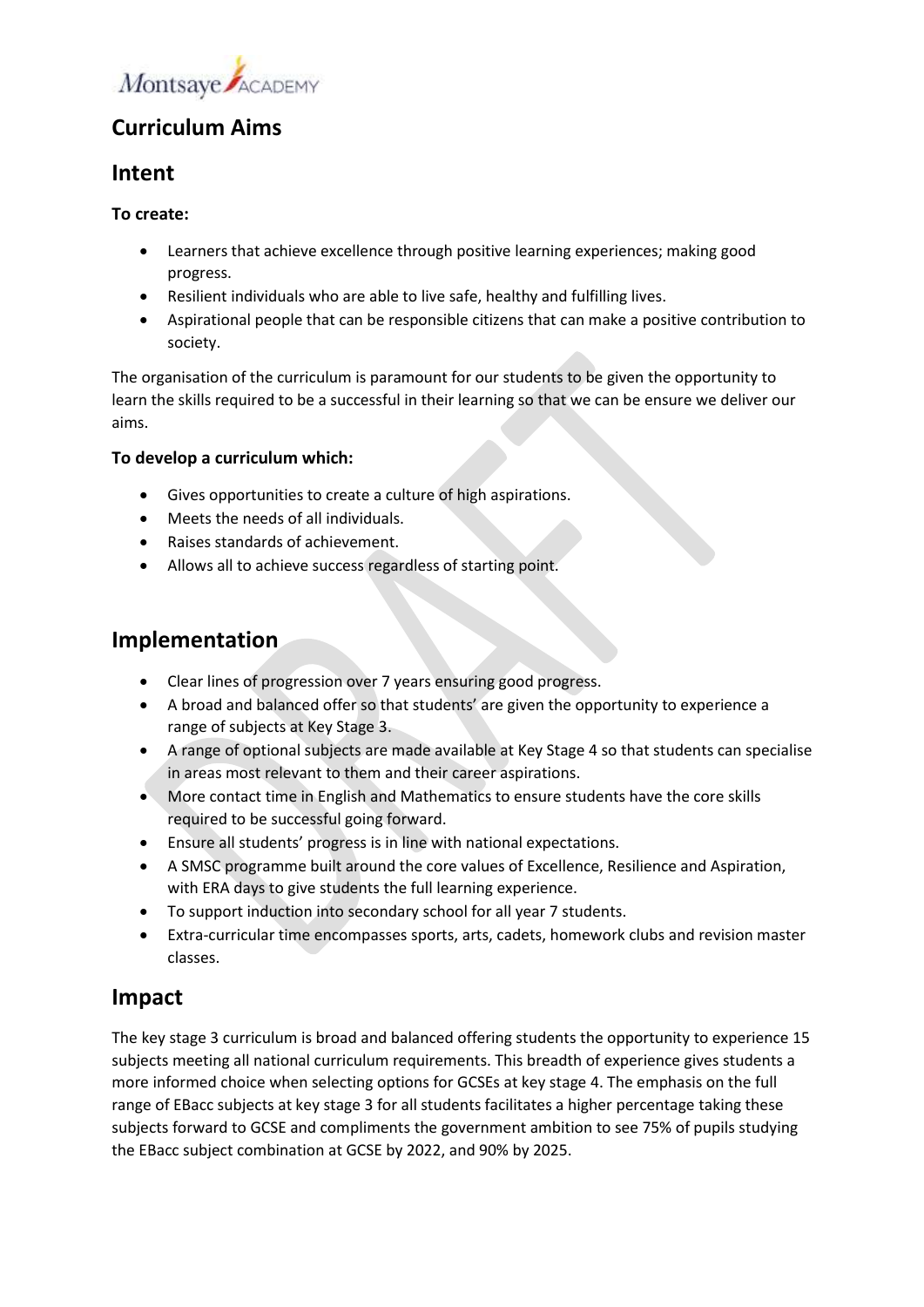# Montsaye ACADEMY

At KS4 it is compulsory for students to complete GCSEs in English Language, English Literature, Mathematics, Sciences and a humanities subject (Geography or History). Students will have the opportunity to select three optional subjects at KS4. The curriculum at all KS3 and KS4 is taught in 25 hours of contact time each week.

In the sixth form students make their choices to specialise from a range of A-level and BTEC courses. These courses are all taught by specialist A-level and BTEC teachers and fulfil UCAS entry point requirements for university courses that students may choose post sixth form. Any student without a level 2 pass at GCSE in either English or Mathematics may re-enter one of these alongside embarking on their level 3 programme so that their progress onto the next stage of learning is not hindered.

# **Years 7-9 (Key Stage 3)**

The curriculum includes:

- English
- Mathematics
- Science
- French
- Geography
- History
- Ethics and Philosophy (including Religious Education)
- Physical Education
- Art
- Performing Arts Drama and Music
- ICT
- Design Food, design technology and textiles
- Values driven PSHE programme

Additional support is in place in English and Mathematics for students who have progressed below the expected standard for their age.

ERA days scheduled throughout the year where students are off their normal timetable for the day. These days are part of the SMSC programme and focus on topics such as British values, staying safe, health and mental wellbeing, study and work skills. These days are structured around workshops, presentations, team building and interactive sessions delivered internally and using external providers.

An afterschool and lunchtime enrichment programme includes a range of sporting activities, music, drama, dance, science and maths clubs. The library is open every day after school to facilitate the use of ICT and a homework study area.

## **Years 10-11 (Key Stage 4)**

In year 9 students are given the opportunity to choose some of the subjects that they will specialise in and study to GCSE level. They will start their journey on the examined part of the course at the start of year 10.

All students must study the following: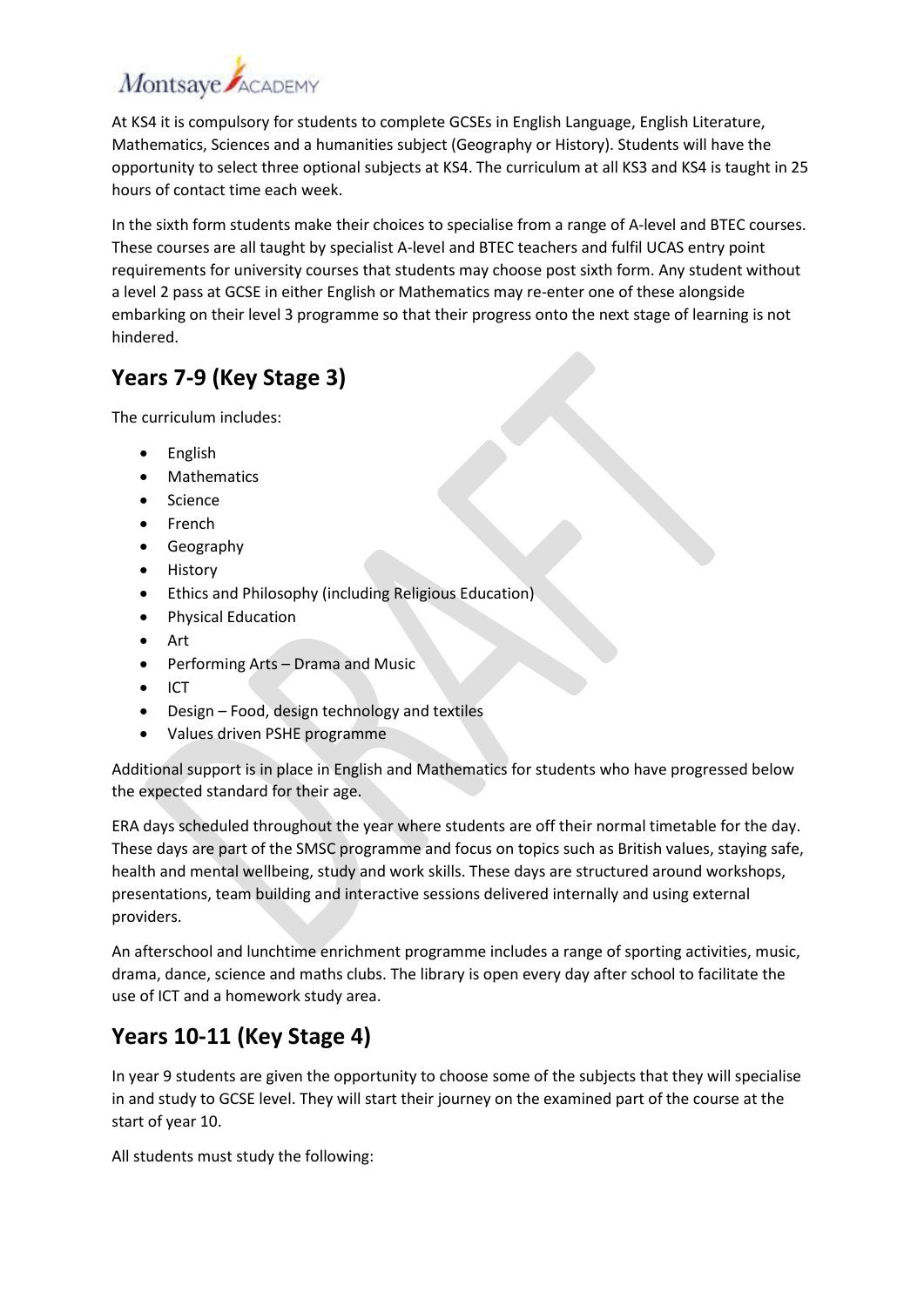

- English language
- English literature
- Mathematics
- Science Trilogy (two science qualifications) or Separate Sciences Biology, Chemistry and Physics
- Humanities Geography or History
- Physical Education No external exam (unless chosen as optional subject)

Optional subjects (two of the following if taking separate sciences or three if on Science trilogy):

- French
- ICT
- Business studies
- Physical education GCSE
- Health and fitness (level 2)
- Dance
- Drama
- Music
- Food technology
- Product design
- Philosophy

#### **Enrichment**

An afterschool and lunchtime enrichment programme includes a range of sporting activities, music, drama, dance, science and maths clubs. The library is open every day after school to facilitate the use of ICT and a homework study area. In addition to this there is a revision timetable for students in years 10 and 11 to attend in all subject areas on a two weekly cycle.

## **Years 12-13 (Key Stage 5)**

We have a growing sixth form where we ensure that our young people are well equipped and ready for their future pathways to University or apprenticeships.

#### **Course offer**

Students have the opportunity to study A-levels or BTEC/Level 3 diploma courses. Most students will choose 3 courses which will fulfil University/apprenticeship requirements. There will be a small number of students that embark on 4 A-level/BTEC courses but this will be following discussion about suitability with the head of sixth form.

There are 5 hours of contact time in lessons per subject each week. In addition to this students are expected the same number of hours competing homework and independent study.

### **A-levels offered:**

- English Literature
- Mathematics
- Biology
- Chemistry